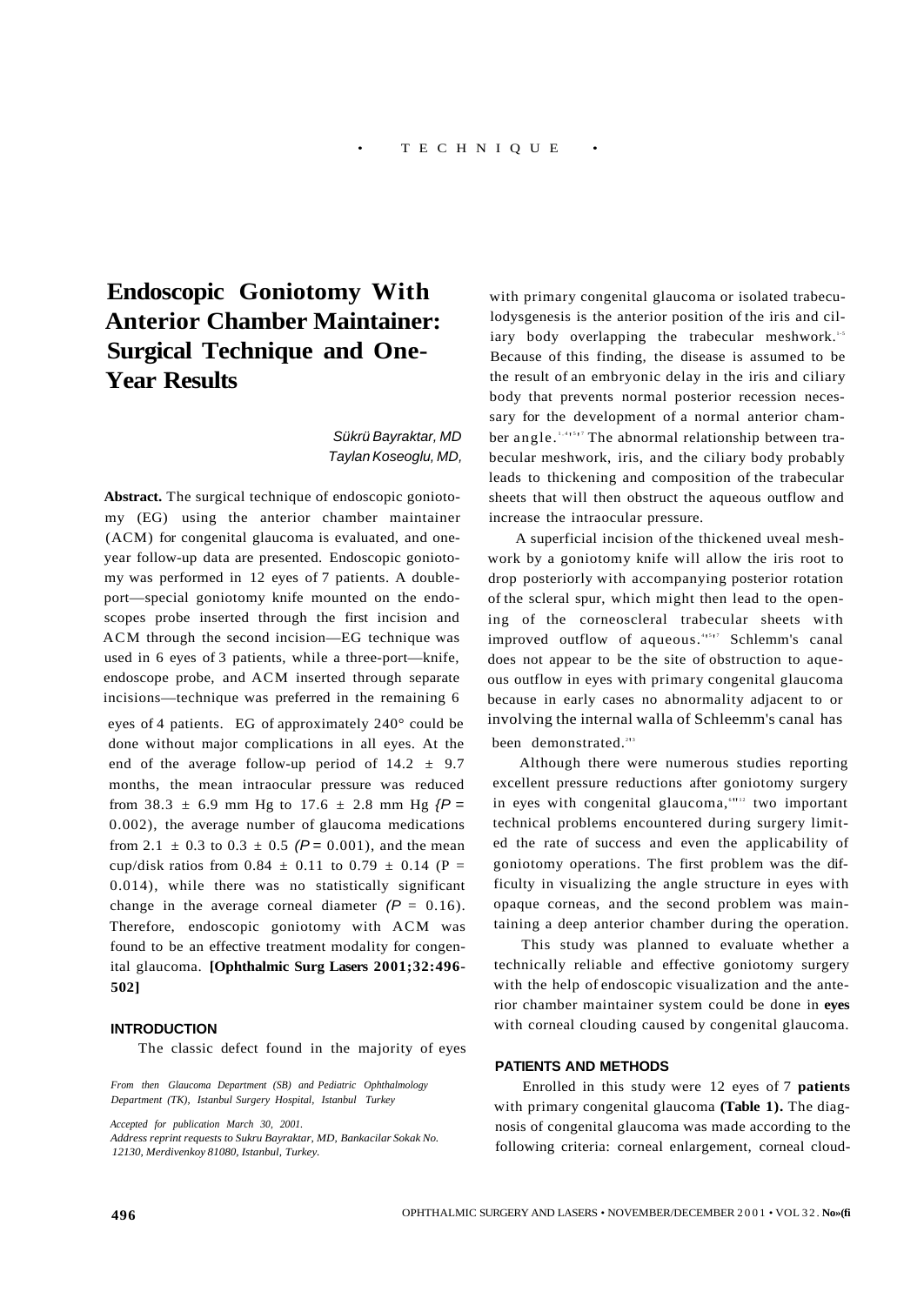| <b>Patient</b><br>No.   | Age<br>(months) | Gender | Laterality       | Preop IOP<br>(mm Hg) | Preop<br>C/D | <b>Preop Corneal</b><br>Diameter (mm) | Preop No. of<br><b>Medications</b> |
|-------------------------|-----------------|--------|------------------|----------------------|--------------|---------------------------------------|------------------------------------|
| 1                       | 12              | M      | <b>Bilateral</b> | 34                   | 0.8          | 13                                    | 2                                  |
|                         |                 |        |                  | 38                   | 0.9          | 13                                    | $\overline{2}$                     |
| $\mathbf{2}$            | 5               | M      | <b>Bilateral</b> | 42                   | 0.8          | 13                                    | 2                                  |
|                         |                 |        |                  | 46                   | 0.8          | 13.5                                  | $\overline{2}$                     |
| 3                       | 3               | M      | <b>Bilateral</b> | 36                   | 0.7          | 12.5                                  | 2                                  |
|                         |                 |        |                  | 40                   | 0.8          | 13                                    | $\overline{2}$                     |
| $\overline{\mathbf{4}}$ | 48              |        | <b>Bilateral</b> | 28                   | 0.8          | 13                                    | $\mathbf{2}$                       |
|                         |                 |        |                  | 27                   | 0.8          | 13                                    | $\overline{2}$                     |
| 5                       | 24              | M      | Unilateral       | 45                   | 1.0          | 14                                    | 3                                  |
| 6                       | 8               | М      | Unilateral       | 32                   | 0.7          | 13                                    | $\mathbf{2}$                       |
| 7                       | 60              | M      | <b>Bilateral</b> | 45                   | 1.0          | 14.5                                  | $\overline{2}$                     |
|                         |                 |        |                  | 46                   | 1.0          | 15                                    | $\mathbf{2}$                       |

## Table 1. Patient Characteristics

ing, irritation, intraocular pressure  $>24$  mm Hg under general anesthesia, and glaucomatous cupping at the optic disc. All patients were male with a mean age of  $24.0 \pm 23.1$  months (between 3 and 60 months) at the time of referral to our glaucoma unit. Five eyes of 3 patients had undergone unsuccessful glaucoma surgery, other than goniotomy, before their referral to our glaucoma clinic. Parents of all patients planning to take part in this study were informed about the surgical technique and gave informed consent before the operation.

#### **Surgical Technique**

All operations were performed by a single surgeon (SB) under general anesthesia. The operation began with a corneal stab incision made with a 20 g MVR (Visitec®, Sarasota, FL) knife in the inferotemporal quadrant. The anterior chamber maintainer (ACM) cannula (Visitec®) connected to an infusion bottle filled with BSS (Alcon®, Ft. Worth, TX) was inserted through this incision and the anterior chamber was deepened.

The endoscope device (Endooptics®, Little Silver, NJ shown in **Figure 1)** used in this study was composed of a control panel, console, video recorder, video monitor, and fiber optic probes measuring 19 and 20 g. Three beams—diode laser beam, xenon light source beam, and a viewing beam connected to a video camera and to the monitor—were integrated into those probes. We selected a 20 g probe for the goniotomy procedure because of its smaller diameter (external diameter measuring approximately 1 mm). The laser beam was not activated during the goniotomy proce-

dure, and only the lighting and viewing beams were used. In the double-port technique, a goniotomy cut was made by a special knife (Endooptics®) that could be integrated and inserted into the anterior chamber through the same corneal incision together with the probe, while a 20 g MVR blade (Visitec®) was inserted through a separate incision and used for goniotomy in the three-port technique. The anterior chamber maintainer cannula, 20 g MVR blade, 20 g endoscope probe, and special goniotomy knife are shown in **Figure 2.** 

In the double-port technique, which was used in 6 eyes of 3 patients, a corneal stab incision was made in the superior quadrant and a 20 g endoscope (Endooptics®) probe together with the special goniotomy knife (Endooptics®) mounted on it were inserted into the anterior chamber through that incision **(Figure 3).** Goniotomy of the inferior 120° circumference of the angle was done under endoscopic visualization. The goniotomy incision used in our technique was a superficial cut applied to the trabecular meshwork and the procedure proceeded because the drop of the iris root and a whitish band were clearly seen on the endoscope's screen **(Figure 4).** As soon as the inferior quadrant angle was incised, the ACM cannula and the endoscope probe (goniotomy knife mounted on it) were exchanged. The anterior chamber maintainer cannula was inserted through the 12 o'clock incision while the goniotomy knife integrated with the endoscope's probe through the inferotemporal incision and goniotomy of the nasal angle were done.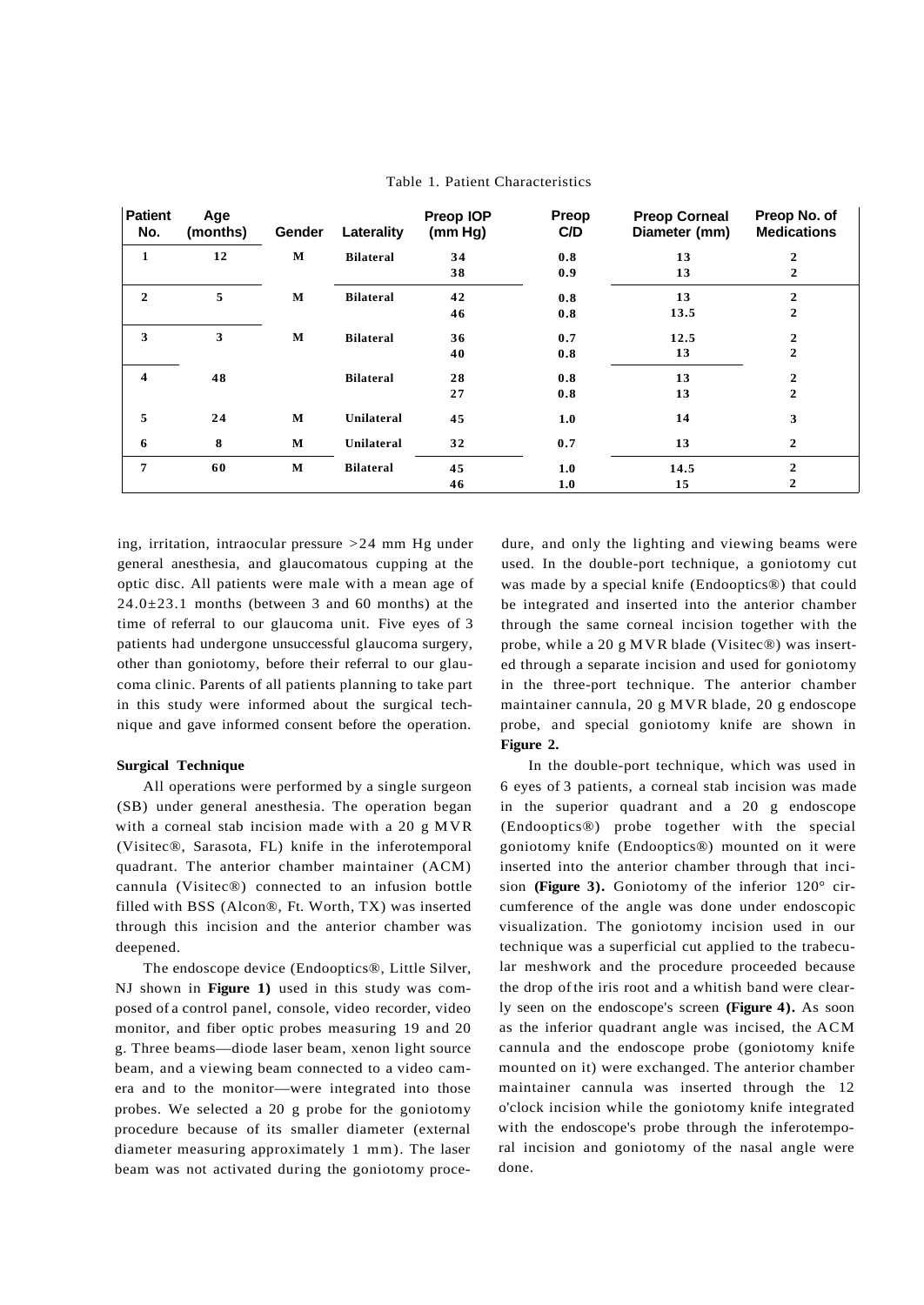In the three-port EG technique, three separate clear corneal stab incisions were used instead of two as in the double-port technique. The first incision was made in the inferotemporal quadrant and an ACM cannula was inserted. Then two stab incisions were made at the 1 and 11 o'clock positions. In this technique, a 20 g MVR knife (Visitec®)—instead of the special one designed by Endooptics®—was used for the goniotomy incision. The knife and endoscope probe were inserted through separate incisions and goniotomy of the inferior angle was performed **(Figures 5 and 6).** Then entry sites of the ACM cannula and MVR knife were exchanged and goniotomy of the nasal angle was done.

In all of the eyes, goniotomy of at least 240° circumference of the angle could be completed. During the operation, height of the infusion bottle was adjust-

ed according to the anterior chamber depth, leakage through the incisions, and intraoperative hemorrhage. Pupils were constricted before surgery to prevent any potential damage to the crystalline lens and also at the end of the operation to keep the iris away from the goniotomy incision. The corneal incisions were sutured with 10-0 absorbable sutures at the end of the surgery.

Postoperatively, broad spectrum antibiotics and corticosteroid eye drops were instilled at least 5 times daily for a week. They were continued and stopped according to a tapered regimen depending on the postoperative inflammation of the individual patient.

#### **Analysis of Follow-up Data**

Surgical success was defined as follows: for complete success, intraocular pressure <17 mm Hg with-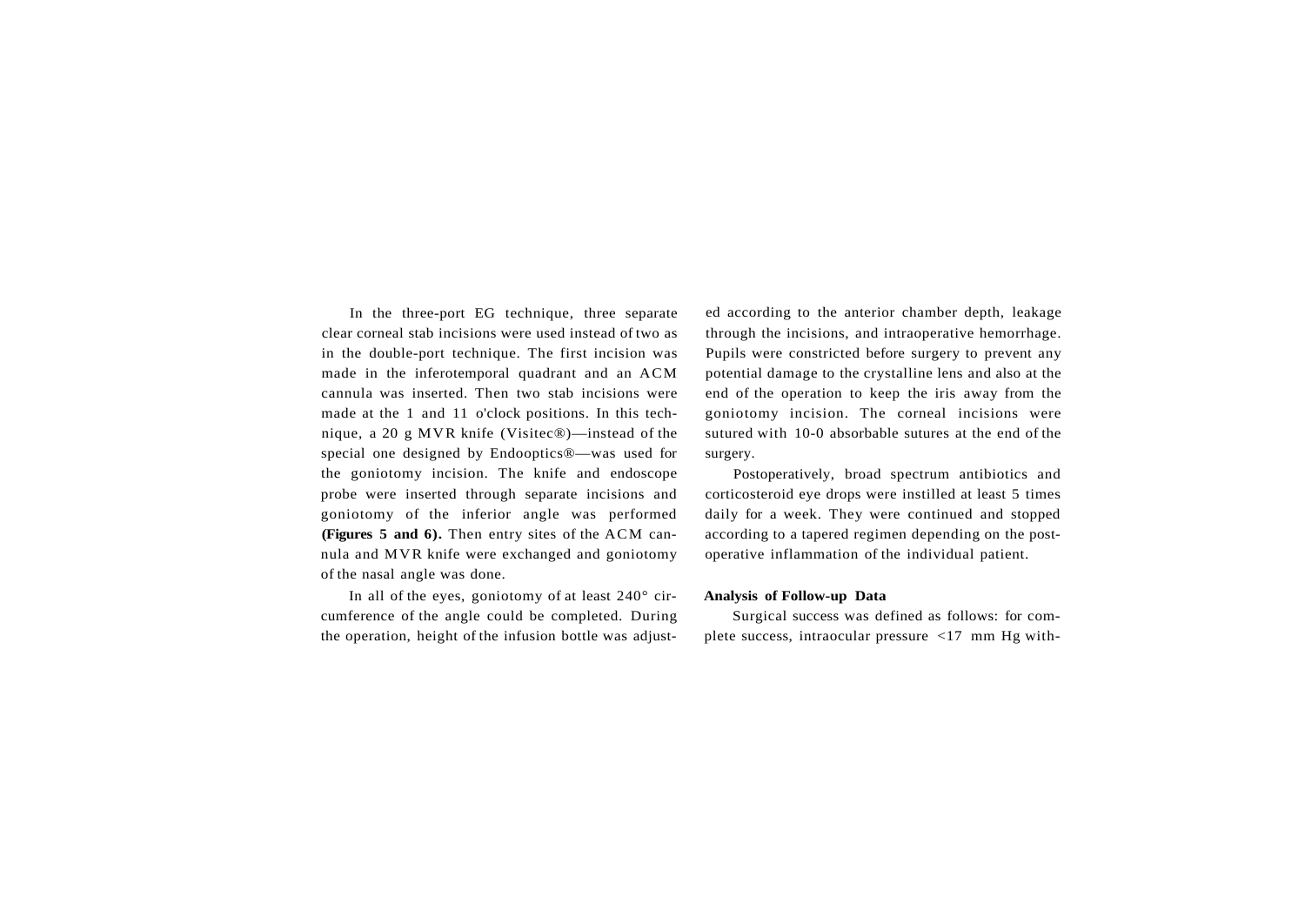out medications; qualified success, as intraocular pressure between 18 and 21 mm Hg without medications; and failure, as intraocular pressure ^2 2 mm Hg without medications. In all eyes with surgical failure and in some eyes (depending on optic nerve status) with qualified success, glaucoma medications were prescribed.

Intraocular pressure, number of glaucoma medications used, corneal diameter, and cup/disc ratios were recorded and compared for each eye at their referral prior to surgery and at the last control visit. Nonparametric Wilcoxons signed rank test was used for statistical comparisons. All of the statistical calculations were done by using SPSS for Windows Release 7.0 (SPSS Inc., Chicago, IL)

#### **RESULTS**

In the eyes of the patients studied, the mean preoperative intraocular pressure was  $38.3 \pm 6.9$  mm Hg range 27-46 mm Hg) and the average number of medications was  $2.1 \pm 0.3$  (range 2-3). Average corneal diameter was measured as  $13.5 \pm 0.7$  mm range 12.5-15 mm). Preoperatively, variable degrees of corneal clouding were present in all eyes, which prevented the surgeon from visualizing the anterior chamber angle with a surgical goniolens. Because of corneal clouding, preoperative retinoscopy could not be performed in any patient and only a gross estimation of glaucomatous cupping could be done. Average cup/disc ratio was found to be  $0.84 \pm 0.11$  (range 0.7-1.0). All the patients had variable degrees of photophobia, epiphora, and/or blepharospasm, *3***££2V££** p/ the young age, preoperative visual acuity testing could

be done in only 4 eyes of 2 patients whose ages were 48 and 60 months, respectively.

In both double- and three-port techniques, EG of at least 240° circumference of the anterior chamber angle could be done. Three separate entries were found to be advantageous over two because they gave the surgeon the opportunity of controlling the endoscope probe and goniotomy knife independently in the anterior chamber, which meant better visualization and surgical control. Intraoperative hemorrhage occurred in 9 eyes but was controlled by raising the infusion bottle and aspiration. Postoperatively, minor hyphema was noted in 4 eyes and Descemet breaks in the peripheral cornea in 2 eyes. There were no cases of iris or crystalline lens damage.

Patient data at final examination are shown in **Table 2.** At the end of the average follow up of 14.2  $\pm$ 9.7 months (range 6-32 months), mean intraocular pressure was found to be reduced to  $17.6 \pm 2.8$  mm Hg (range 14-24 mm Hg) with average  $0.3 \pm 0.5$ medications (range 0-1). Those reductions obtained in intraocular pressure  $(P = 0.002)$  and number of glaucoma medications  $(P = 0.001)$  by EG surgery were found to be statistically significant **(Table 3).** 

At the last visit, intraocular pressure was found to be ^ 17 mm Hg in 7 eyes (58.3% complete success), between 18 and 21 mm Hg in 3 eyes (25% qualified success), and  $\land$  22 mm Hg in 2 eyes (16.7% failure), without any glaucoma medications. The sum of complete and qualified success was 83.3%. At that time glaucoma medications had to be prescribed in 4 eyes

*(33,3%), while the remaining 8 eyes (66.7%) where off* any glaucoma medications.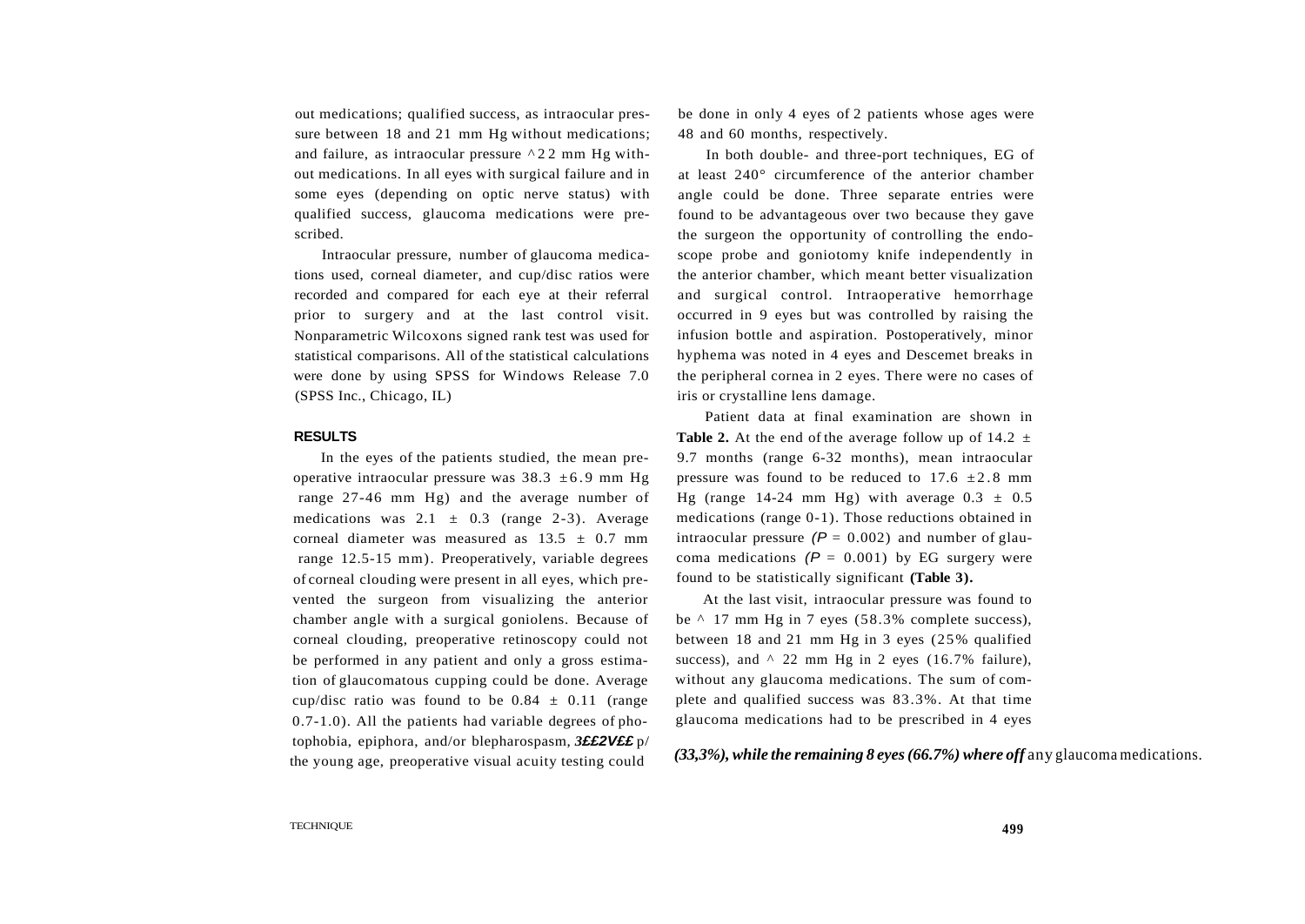|                       | Table 2. Patient Data at Final Examination |                                        |                      |                              |                                   |                       |
|-----------------------|--------------------------------------------|----------------------------------------|----------------------|------------------------------|-----------------------------------|-----------------------|
| <b>Patient</b><br>No. | Postop IOP<br>(mm Hg)                      | <b>Postop Corneal</b><br>Diameter (mm) | <b>Postop</b><br>C/D | Postop No.<br>of Medications | <b>Surgical</b><br><b>Success</b> | Follow up<br>(months) |
| 1                     | 17                                         | 13                                     | 0.7                  | $\mathbf{0}$                 | Complete success                  | 32                    |
|                       | 18                                         | 13.5                                   | 0.8                  | 0                            | <b>Qualified success</b>          |                       |
| $\mathbf{2}$          | 17                                         | 13                                     | 0.7                  | $\mathbf{0}$                 | Complete success                  | 6                     |
|                       | 24                                         | 14                                     | 0.8                  |                              | <b>Failure</b>                    |                       |
|                       | 16                                         | 12.5                                   | 0.6                  | $\mathbf{0}$                 | Complete success                  | 6                     |
|                       | 18                                         | 13                                     | 0.7                  | 0                            | Qualified success                 |                       |
| ◢                     | 16                                         | 13                                     | 0.8                  | $\bf{0}$                     | Complete success                  | 20                    |
|                       | 15                                         | 13                                     | 0.8                  | $\bf{0}$                     | Complete success                  |                       |
| 5                     | 17                                         | 14                                     | 1.0                  | 1                            | Complete success                  | 12                    |
|                       | 14                                         | 13                                     | 0.6                  | $\mathbf{0}$                 | Complete success                  | 12                    |
| 7                     | 22                                         | 14.5                                   | 1.0                  | 1                            | <b>Failure</b>                    | 9                     |
|                       | 18                                         | 15                                     | 1.0                  |                              | Qualified success                 |                       |

A small but statistically significant reduction was evident in average cup/disc ratios from  $0.84 \pm 0.11$  at referral to  $0.79 \pm 0.14$  at last visit  $(P = 0.014)$ . However, there was no change in corneal diameter (P  $= 0.157$ .

By the last visit, the eyes of all patient were transparent enough to permit accurate refraction and fundus examination, and were free from photophobia, epiphora, and blepharospasm.

## **DISCUSSION**

Goniotomy operation had been the most widely used surgical option in the treatment of primary congenital glaucoma until the early 1980s. Although there were many studies reporting excellent outcomes in the literature,<sup>*s*112</sup> it has begun to lose its popularity and other surgical options such as trabeculotomy with or without combined trabeculectomy has become the preferred approach among surgeons dealing with this rare disease.<sup>13117</sup> The reason behind this preference has not

been goniotomys ineffectiveness but rather its inconvenience. The absence of corneal transparency, which is very common in eyes with primary congenital glaucoma, is the most bothersome surgical obstacle for the surgeon preparing to perform goniotomy. This poor-quality angle visualization together with the fluctuation in the anterior chamber depth does not only lower the success, but raises the complication rate of the goniotomy operation as well. Otherwise, the goniotomy operation would be expected to yield equal or even greater pressure reductions than the one achieved by trabeculotomy, if proper solutions were found for those intraoperative problems. A greater proportion of the angle could be treated by goniotomy as compared with approximately 120° by the traditional trabeculotomy technique.

The endoscopic visualization and ACM system used in our study aimed to solve those two major intraoperative problems and to enable the surgeon to perform goniotomy in a recise and controlled fashion even

| Table 3. Statistical Comparison of Patient Data |                 |                 |               |  |  |  |
|-------------------------------------------------|-----------------|-----------------|---------------|--|--|--|
|                                                 | <b>Preop</b>    | <b>Postop</b>   | <b>PValue</b> |  |  |  |
| IOP(mm Hg)                                      | $38.3 \pm 6.9$  | $17.6 \pm 2.8$  | $0.002*$      |  |  |  |
| No. of glaucoma medications                     | $2.1 \pm 0.3$   | $0.3 \pm 0.5$   | $0.001 *$     |  |  |  |
| $C/D$ ratio                                     | $0.84 \pm 0.11$ | $0.79 \pm 0.14$ | $0.014*$      |  |  |  |
| Corneal diameter (mm)                           | $13.5 \pm 0.7$  | $13.5 \pm 0.8$  | 0.157         |  |  |  |
| 'Statistically significant                      |                 |                 |               |  |  |  |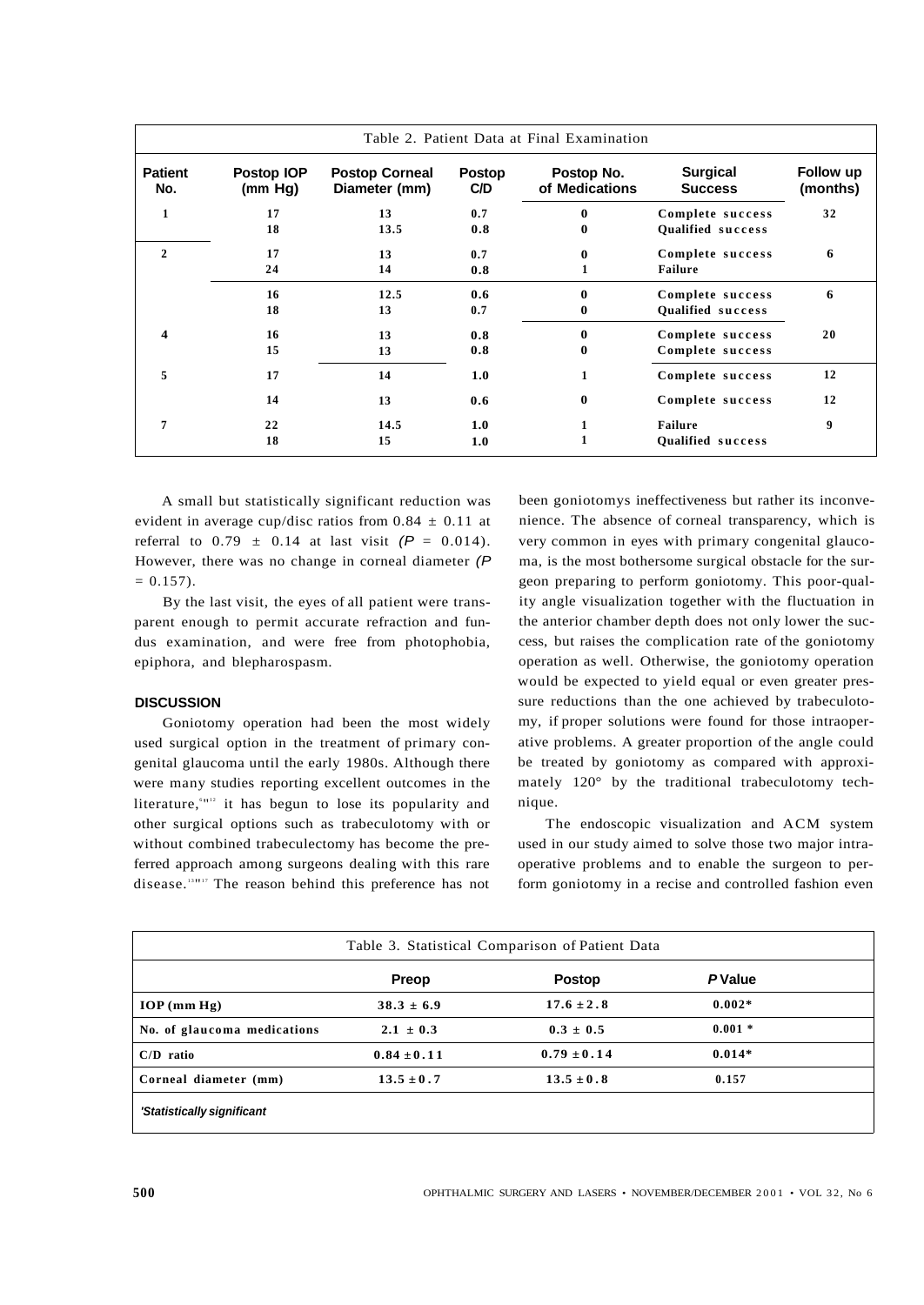in eyes with totally opaque corneas. In the traditional goniotomy technique, surgical goniolenses developed by Barkan, Koeppe, Worst, or Swan and Jacob were commonly used.<sup>6111</sup> The view obtained by those lenses were in oblique orientation and the surgeon had to look at an oblique angle rather than the direct coaxial illumination and viewing system of the ophthalmic microscope.<sup>*CHS111</sup>* This surgical technique was totally different</sup> from the one commonly used in ophthalmic microsurgery and usually caused orientation problems for the surgeon. Angle view obtained by those lenses could also get easily blurred even in eyes with slight corneal epithelial edema.

The use of an endoscope for goniotomy surgery was a relatively new idea and only animal studies and case reports were published in literature.<sup>181120</sup> Their results were quite good and their authors pointed out that endoscopic goniotomy rather than trabeculotomy should be preferred in eyes with corneal opacification.

We performed endoscopic goniotomy by two different techniques. The double-port technique had the advantage of performing the whole surgery through two entry sites because in this technique the knife was integrated with the endoscopes probe. However, in the three-port system, three seperate incisions were needed through which the ACM cannula, endoscope probe, and goniotomy knife were introduced. Although in our current study at least 240° goniotomy could be done by both techniques, the use of three separate incisions provided clearer images of angle structures and more precise control of the goniotomy knife.

We also believed that maintenance of a deep and stable anterior chamber provided by the ACM system was extremely useful for the goniotomy of our study eyes with opaque corneas and made a great contribution to our successful results. In the very beginning of goniotomy surgery, no specific precautions were taken for the maintenance of a deep anterior chamber, but some infusion systems integrated with the goniotomy knife had to be developed after occurrence of serious complications such as lens or iris damage. "" The ACM system has been reported as a very useful adjunct to the anterior segment surgical procedures in which a closed system and stable anterior chamber depth was necessary.<sup>21 1122</sup> In our study, the use of an ACM system inserted through a separate incision was also found to be very convenient for the goniotomy procedure because pressure and depth of the anterior chamber could be maintained easily by using this approach.

For the maintenance of a deep and stable anterior

chamber during goniotomy, some surgeons did prefer viscoelastic substances.<sup>23 1125</sup> We also tried to perform EG under viscoelastics in some animal eyes before using the technique in human eyes, but the endoscopic images of the angle were not as clear as the ones we could get when we used ACM and BSS. Even tiny hemorrhages could make the procedure very difficult when it mixed with the viscoelastic. In such situations, the surgeon first had to evacuate the viscoelastic-blood mixture and fill the anterior chamber with viscoelastic again. In some instances of intraoperative hemorrhage, it would be impossible to gain a clear image of the angle again even after repeated evacution procedures. The ACM system made the goniotomy procedure much easier because if any hemorrhage occurred during the procedure, it could be controlled by increasing the height of the infusion bottle so that the angle view always remained clear.

The potential complications of retained viscoelastics in the anterior chamber following anterior segment surgery were also well known for most ophthalmic surgeons. Increased incidence of postoperative inflammation together with pressure spikes could be sight threatening in those eyes with compromised optic nerves because it would be impossible and could be even dangerous to remove all viscoelastic from the anterior chamber. In our technique, we have tried to avoid such complications by using ACM and BSS. In our study, all of the eyes were found to be quiet with low levels of inflammation in the early postoperative period.

At the end of the average 13.8 months follow up, our total success rate was 83.3%, which means the proportion of eyes whose intraocular pressures were below 22 mm Hg without medication. It was comparable with or even better than other surgical options such as conventional trabeculotomy with or without trabeculectomy.<sup>13</sup>"<sup>17</sup> Because of limited access to the angle by the traditional trabeculotomy techniques, a newer trabeculotomy technique with a prolene suture was recently developed by Beck and Lynch.<sup>26</sup> The procedure was reported to give good results with minimal complications. It was not the aim of our current study to compare this modified trabeculotomy technique with our endoscopic goniotomy approach. However, we agree with Beck and Lynch that a more extensive proportion of the angle should be treated in a controlled and precise manner to gain a sustained and sufficient intraocular pressure reduction. Perhaps a controlled and randomized study comparing these two techniques will reveal which one is more efficient and safer in the management of congenital glaucoma. Although our study